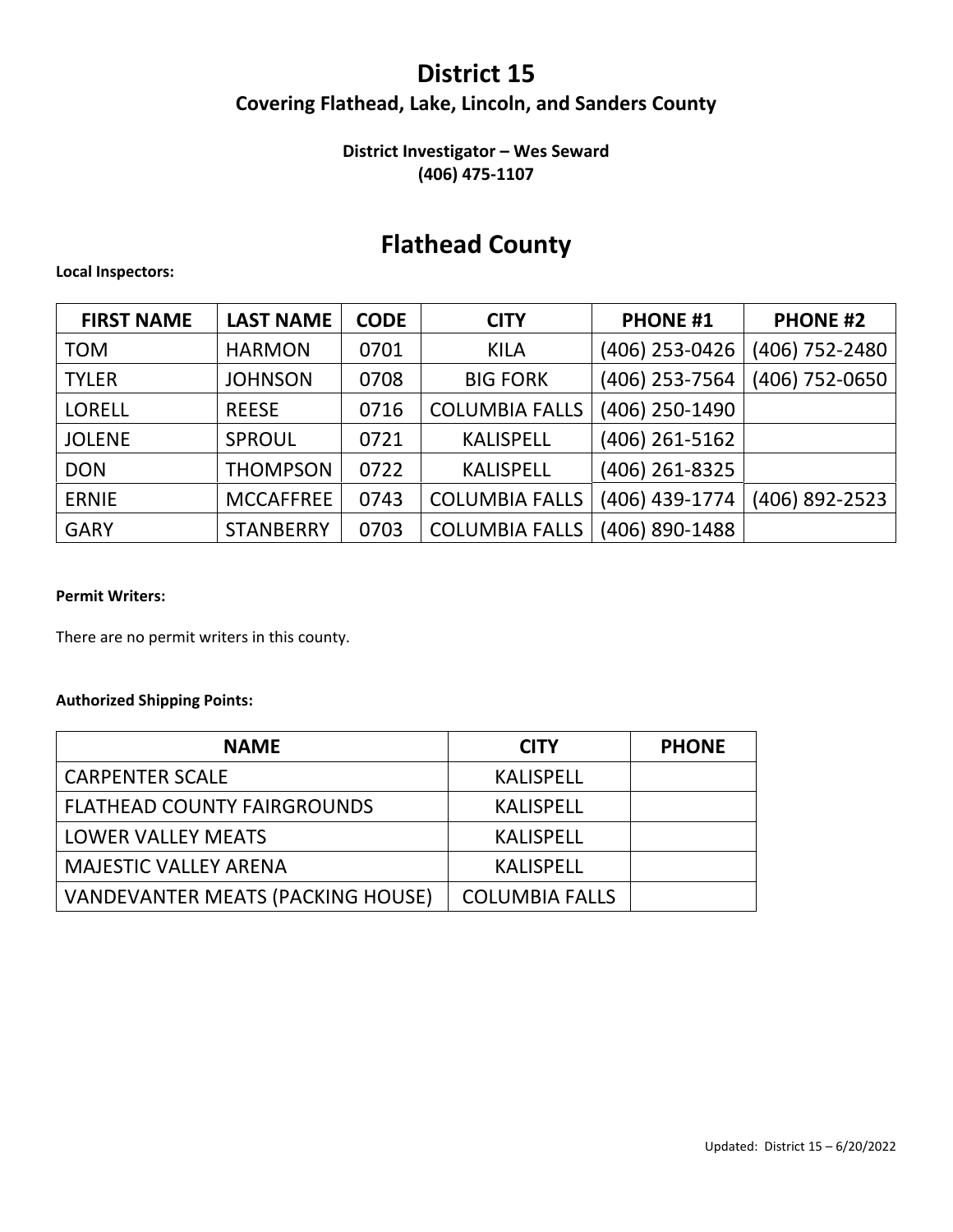# **Lake County**

### **Local Inspectors:**

| <b>FIRST NAME</b> | <b>LAST NAME</b>  | <b>CODE</b> | <b>CITY</b>         | <b>PHONE #1</b> | <b>PHONE #2</b> |
|-------------------|-------------------|-------------|---------------------|-----------------|-----------------|
| <b>ORSINO</b>     | <b>WALKER</b>     | 1504        | <b>ELMO</b>         | (406) 270-5535  |                 |
| <b>KYLE</b>       | <b>MIDDLEMIST</b> | 1505        | <b>POLSON</b>       | (406) 396-4282  |                 |
| <b>TY</b>         | <b>FRAME</b>      | 1506        | <b>ST. IGNATIUS</b> | (406) 531-3921  |                 |
| <b>IRVIN</b>      | <b>LONG</b>       | 1507        | <b>CHARLO</b>       | (406) 253-5103  |                 |
| <b>JOSH</b>       | <b>SENECAL</b>    | 1509        | <b>RONAN</b>        | (406) 439-1014  |                 |
| <b>WAYNE</b>      | <b>LEARN</b>      | 1510        | <b>POLSON</b>       | (406) 260-2119  |                 |
| <b>TONY</b>       | <b>HULETT</b>     | 1514        | <b>SWAN LAKE</b>    | (406) 210-3003  | (406) 754-2959  |
| <b>DALE</b>       | <b>LANE</b>       | 1516        | <b>POLSON</b>       | (406) 249-5844  | (406) 883-5263  |
| <b>PAUL</b>       | <b>GUENZLER</b>   | 1523        | <b>RONAN</b>        | (406) 261-3566  | (406) 676-2019  |

### **Permit Writers:**

| <b>NAME</b>        | רור∩          | <b>PHONE</b>   |
|--------------------|---------------|----------------|
| <b>JESSE CHEFF</b> | <b>MOIESE</b> | (406) 644-2385 |

**Authorized Shipping Points:**

| <b>NAME</b>                          | <b>CITY</b>  | <b>PHONE</b> |
|--------------------------------------|--------------|--------------|
| <b>MISSION VALLEY FFA STOCKYARDS</b> | <b>RONAN</b> |              |
| WHITE'S SLAUGHTER                    | <b>RONAN</b> |              |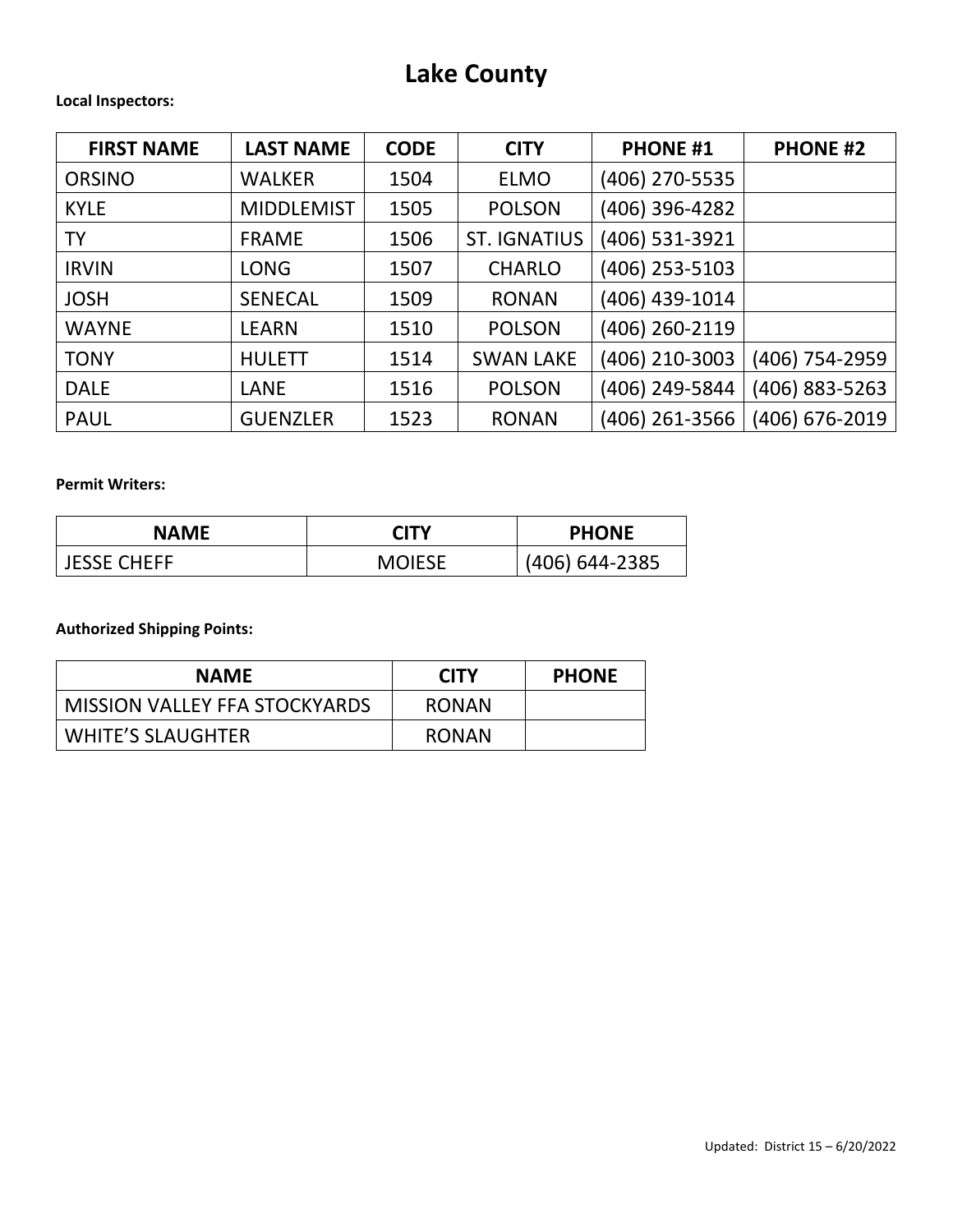# **Lincoln County**

### **Local Inspectors:**

| <b>FIRST NAME</b> | <b>LAST NAME</b> | <b>CODE</b> | <b>CITY</b>    | <b>PHONE #1</b> | <b>PHONE #2</b> |
|-------------------|------------------|-------------|----------------|-----------------|-----------------|
| <b>ARTHUR</b>     | <b>SANDERS</b>   | 5607        | <b>FORTINE</b> |                 | (406) 882-4056  |
| <b>BILL</b>       | <b>WORKMAN</b>   | 5608        | <b>EUREKA</b>  |                 | (406) 889-3315  |
| <b>PAULA</b>      | <b>WISE</b>      | 5610        | <b>EUREKA</b>  | (406) 889-5515  | (406) 249-9154  |
| <b>DEANNA</b>     | <b>BIDWELL</b>   | 5602        | <b>LIBBY</b>   | (406) 291-1248  |                 |
| <b>ROBY</b>       | <b>BOWE</b>      | 5612        | <b>LIBBY</b>   | (406) 293-1988  | (406) 293-6827  |
| <b>GUY</b>        | <b>JOHNSON</b>   | 5603        | <b>TROY</b>    | (406) 291-3003  |                 |
| <b>JEFF</b>       | <b>KOSKELA</b>   | 5604        | <b>LIBBY</b>   | (406) 293-2812  | (406) 334-0966  |

### **Permit Writers:**

| <b>NAME</b>                   | <b>CITY</b> | <b>PHONE</b>   |
|-------------------------------|-------------|----------------|
| LINCOLN COUNTY SHERIFF OFFICE | .IBBY       | (406) 293-4112 |

### **Authorized Shipping Points:**

There are no authorized shipping points in this county.